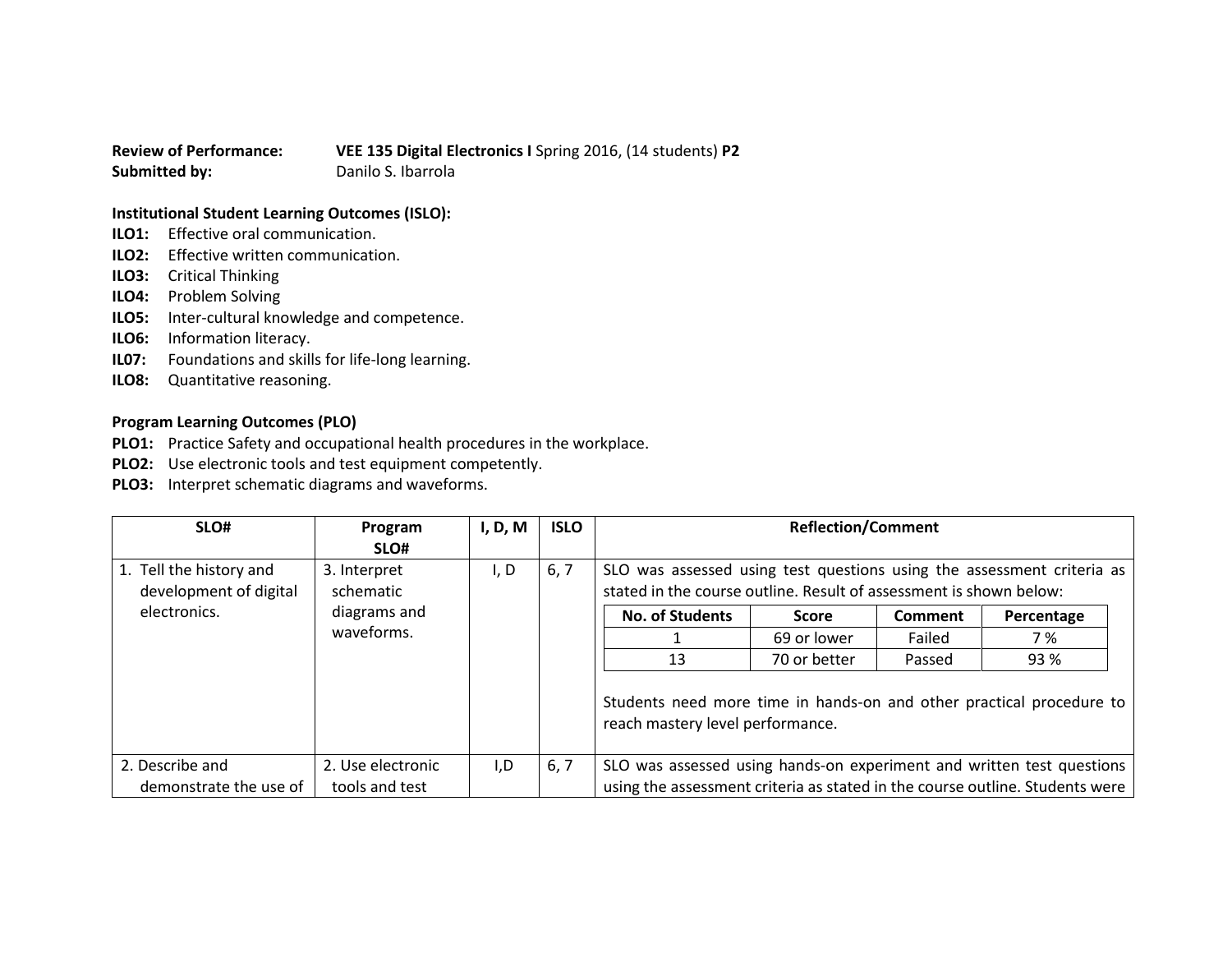| digital test equipment<br>and its operating                                       | equipment<br>competently.                               |      |      | able to demonstrate the operation of the different digital test equipment.<br>Result of assessment is shown below:                                                                                                                                                                   |              |                |            |  |
|-----------------------------------------------------------------------------------|---------------------------------------------------------|------|------|--------------------------------------------------------------------------------------------------------------------------------------------------------------------------------------------------------------------------------------------------------------------------------------|--------------|----------------|------------|--|
| characteristics.                                                                  |                                                         |      |      | <b>No. of Students</b>                                                                                                                                                                                                                                                               | <b>Score</b> | <b>Comment</b> | Percentage |  |
|                                                                                   |                                                         |      |      | 0                                                                                                                                                                                                                                                                                    | 69 or lower  | Failed         | 0%         |  |
|                                                                                   |                                                         |      |      | 14                                                                                                                                                                                                                                                                                   | 70 or better | Passed         | 100 %      |  |
|                                                                                   |                                                         |      |      | Students need more time in hands-on and other practical procedure to<br>reach mastery level performance.                                                                                                                                                                             |              |                |            |  |
| 3. Examine the purpose of<br>the 555 timer and<br>digital integrated<br>circuits. | 3. Interpret<br>schematic<br>diagrams and<br>waveforms. | I, D | 6, 7 | SLO was assessed using hands-on experiment and written test questions<br>using the assessment criteria as stated in the course outline. Students were<br>able to observe and explain the operation of the 555 timer using the NIDA<br>trainers. Result of assessment is shown below: |              |                |            |  |
|                                                                                   |                                                         |      |      | <b>No. of Students</b>                                                                                                                                                                                                                                                               | <b>Score</b> | <b>Comment</b> | Percentage |  |
|                                                                                   |                                                         |      |      | 0                                                                                                                                                                                                                                                                                    | 69 or lower  | Failed         | 0%         |  |
|                                                                                   |                                                         |      |      | 14                                                                                                                                                                                                                                                                                   | 70 or better | Passed         | 100 %      |  |
|                                                                                   |                                                         |      |      | Students need more time in hands-on and other practical procedure to<br>reach mastery level performance.                                                                                                                                                                             |              |                |            |  |
| 4. Identify and describe                                                          | 3. Interpret                                            | I, D | 6, 7 | SLO was assessed using hands-on experiment and written test questions                                                                                                                                                                                                                |              |                |            |  |
| the six basic logic gates                                                         | schematic                                               |      |      | using the assessment criteria as stated in the course outline. Students were                                                                                                                                                                                                         |              |                |            |  |
| and combinational                                                                 | diagrams and                                            |      |      | able to describe and explain the operation of the different logic gates using                                                                                                                                                                                                        |              |                |            |  |
| circuits in digital<br>electronics.                                               | waveforms.                                              |      |      | the NIDA trainers. Result of assessment is shown below:                                                                                                                                                                                                                              |              |                |            |  |
|                                                                                   |                                                         |      |      | <b>No. of Students</b>                                                                                                                                                                                                                                                               | <b>Score</b> | <b>Comment</b> | Percentage |  |
|                                                                                   |                                                         |      |      | $\mathbf{1}$                                                                                                                                                                                                                                                                         | 69 or lower  | Failed         | 7 %        |  |
|                                                                                   |                                                         |      |      | 13                                                                                                                                                                                                                                                                                   | 70 or better | Passed         | 93 %       |  |
|                                                                                   |                                                         |      |      |                                                                                                                                                                                                                                                                                      |              |                |            |  |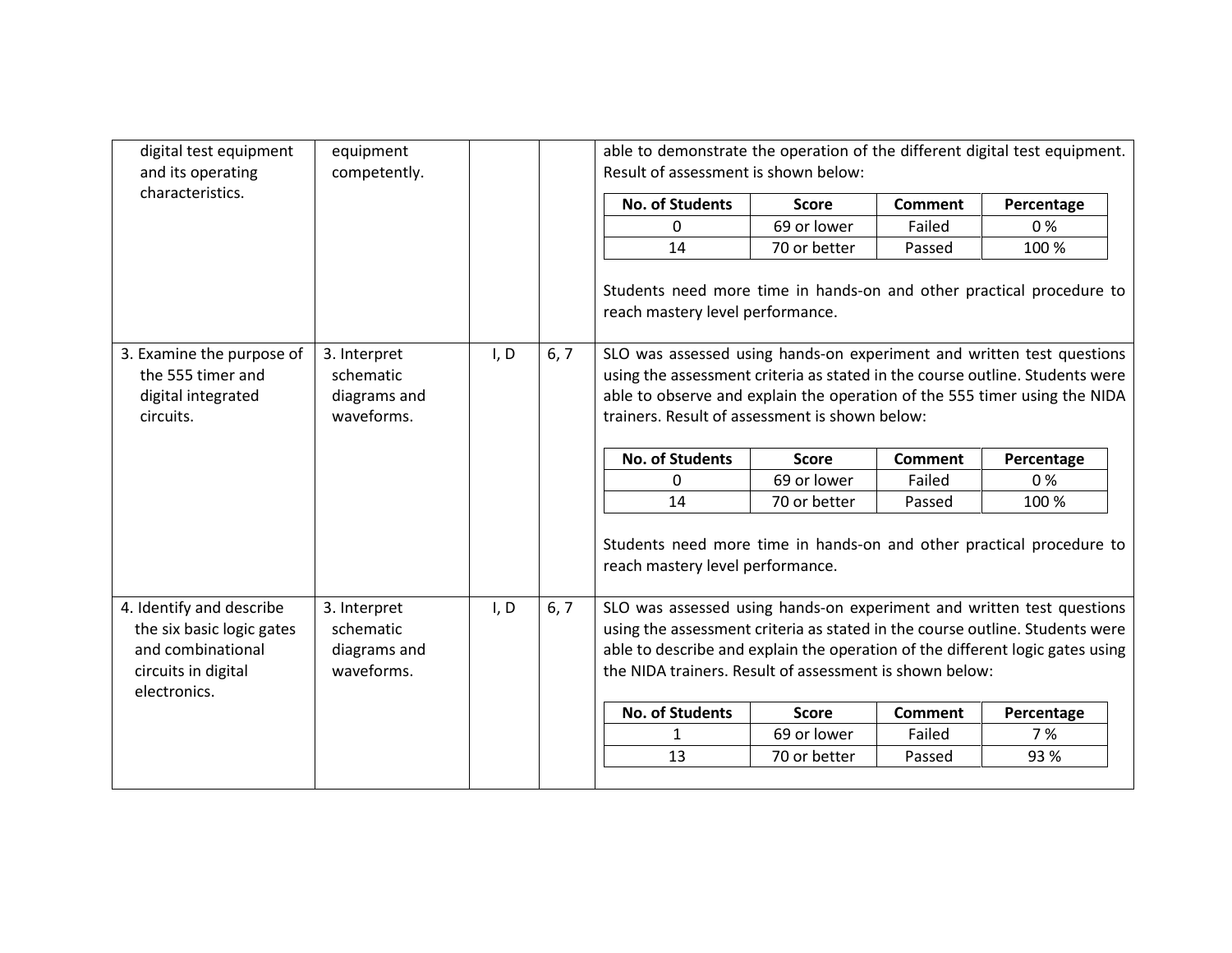|                                                                                          |                                                         |       |         | reach mastery level performance.                                                                                                                                                                                                                                                                                                                                                                        |              |                | Students need more time in hands-on and other practical procedure to |
|------------------------------------------------------------------------------------------|---------------------------------------------------------|-------|---------|---------------------------------------------------------------------------------------------------------------------------------------------------------------------------------------------------------------------------------------------------------------------------------------------------------------------------------------------------------------------------------------------------------|--------------|----------------|----------------------------------------------------------------------|
| 5. Recognize the number<br>systems use in digital<br>logic design and its<br>conversion. | 3. Interpret<br>schematic<br>diagrams and<br>waveforms. | I, D, | 6, 7    | SLO was assessed using hands-on experiment and written test questions<br>using the assessment criteria as stated in the course outline. Students were<br>able to convert different number system and perform experiment using the<br>NIDA trainers. Result of assessment is shown below:                                                                                                                |              |                |                                                                      |
|                                                                                          |                                                         |       |         | <b>No. of Students</b>                                                                                                                                                                                                                                                                                                                                                                                  | <b>Score</b> | Comment        | Percentage                                                           |
|                                                                                          |                                                         |       |         | 1                                                                                                                                                                                                                                                                                                                                                                                                       | 69 or lower  | Failed         | 7 %                                                                  |
|                                                                                          |                                                         |       |         | 13                                                                                                                                                                                                                                                                                                                                                                                                      | 70 or better | Passed         | 93%                                                                  |
| 6. Identify and describe<br>flip-flop circuits.                                          | 3. Interpret<br>schematic<br>diagrams and<br>waveforms. | I, D  | 4, 6, 7 | Students need more time in hands-on and other practical procedure to<br>reach mastery level performance.<br>SLO was assessed using hands-on experiment and written test questions<br>using the assessment criteria as stated in the course outline. Students were<br>able to explain the operation of the different flip-flop circuits using the NIDA<br>trainers. Result of assessment is shown below: |              |                |                                                                      |
|                                                                                          |                                                         |       |         | <b>No. of Students</b>                                                                                                                                                                                                                                                                                                                                                                                  | <b>Score</b> | <b>Comment</b> | Percentage                                                           |
|                                                                                          |                                                         |       |         | 1                                                                                                                                                                                                                                                                                                                                                                                                       | 69 or lower  | Failed         | 7 %                                                                  |
|                                                                                          |                                                         |       |         | 13                                                                                                                                                                                                                                                                                                                                                                                                      | 70 or better | Passed         | 93%                                                                  |
|                                                                                          |                                                         |       |         | Students need more time in hands-on and other practical procedure to<br>reach mastery level performance.                                                                                                                                                                                                                                                                                                |              |                |                                                                      |